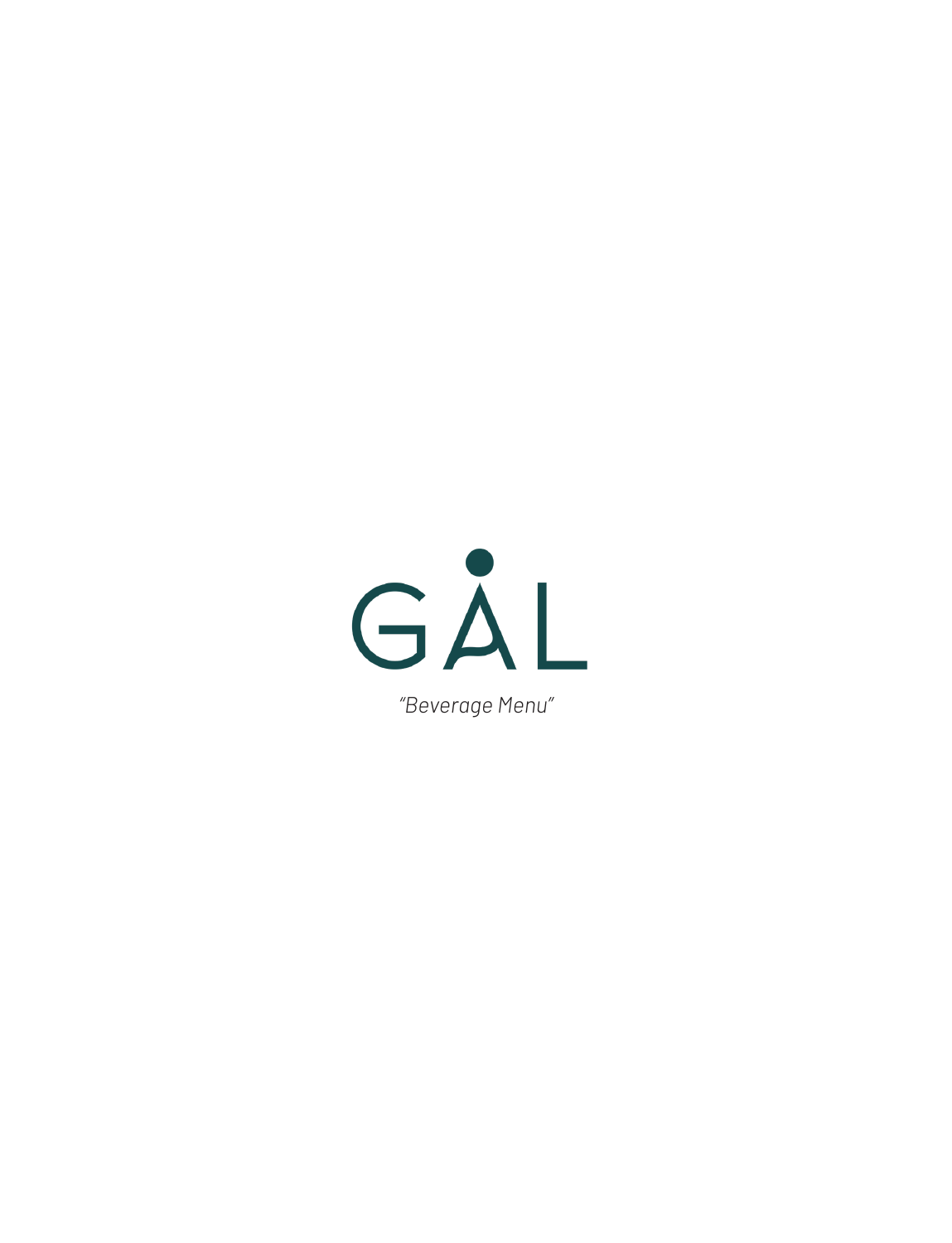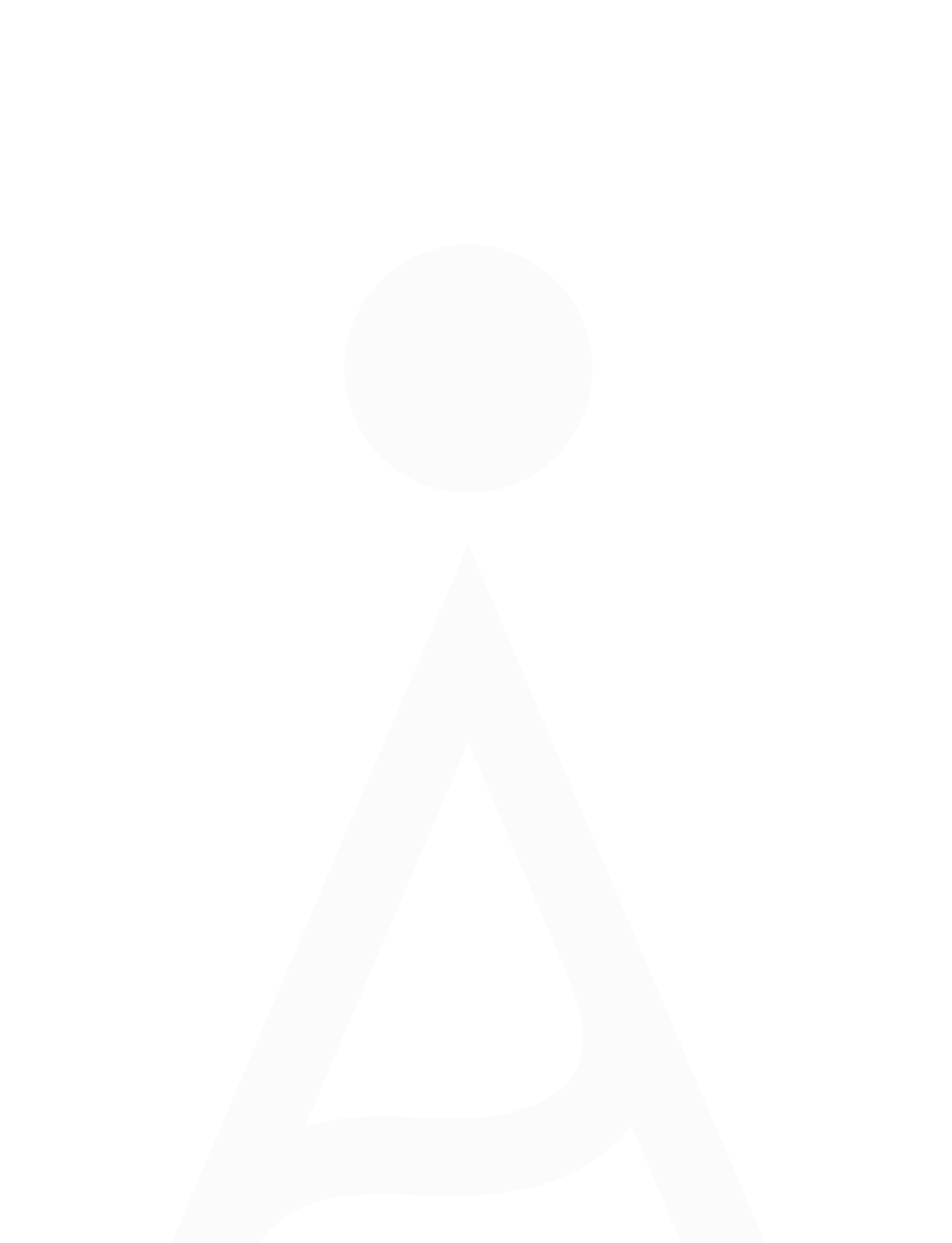## **WINE BY THE GLASS**

### **SPARKLING WINE**

| 87  | Taittinger Prestige, Brut Roseé  | 168 |
|-----|----------------------------------|-----|
|     | CHAMPAGNE, FRANCE                |     |
| 152 |                                  |     |
|     |                                  |     |
| 82  | Marco Felluga, Pinot Grigio 2019 | 110 |
|     | FRIULI-VENEZIA GIULIA, ITALY     |     |
|     | Pinot Grigio                     |     |
| 90  | Chablis J Moreau 2019            | 134 |
|     | <b>BURGUNDY, FRANCE</b>          |     |
|     | Chardonnay                       |     |
| 92  |                                  |     |
|     |                                  |     |
|     |                                  |     |

**ROSE WINE**

*Sauvignon Blanc*

| Egeo Rose, Kavaklidere 2019           | 82 Château d'Esclans, Whispering Angel 2020 115 |  |
|---------------------------------------|-------------------------------------------------|--|
| ANKARA, TURKEY                        | CÔTES DE PROVENCE                               |  |
| Grenache / Calkarasi / Kalecik Karasi | Syrah / Grenache / Cinsault / Vermentino        |  |

### **RED WINE**

| Marius, Michel, Champotier, 2019 | 72 | Catena Zapata 2018          | 105 |
|----------------------------------|----|-----------------------------|-----|
| PAYS D'OC, FRANCE                |    | MENDOZA, ARGENTINA          |     |
| Syrah / Grenache                 |    | Cabernet Sauvignon          |     |
| Chianti Ruffino 2019             | 85 | <b>Kaiken Ultra</b> 2018    | 110 |
| TUSCANY, ITALY                   |    | MENDOZA, ARGENTINA          |     |
| Sangiovese                       |    | Malbec                      |     |
| Mud House, Pinot Noir 2019       | 98 | Jean-Pierre Moueix 2016     | 120 |
| MARLBOROUGH, NEW ZEALAND         |    | <b>BORDEAUX, FRANCE</b>     |     |
| Pinot noir                       |    | Merlot / Cabernet Sauvignon |     |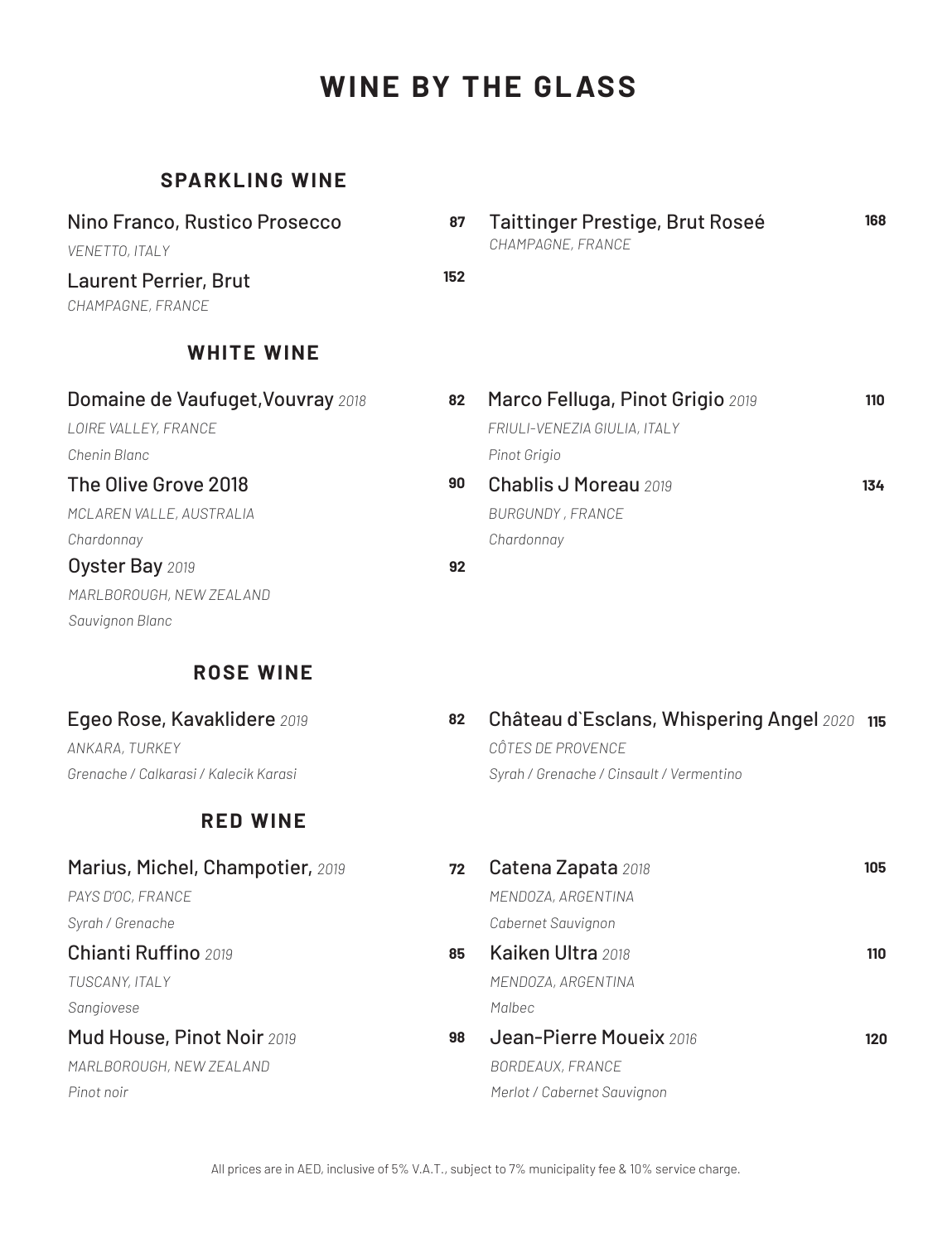# **SIGNATURE**

### Yu Zoom **95**

Lemongrass and Raspberry Infused Gin, Choya Umeshu, Yuzu unsalted, Peach Puree

#### Madesmoiselle **90**

Strawberry Infused Vodka, Strawberry, Grenadine, Watermelon, pasteurized Eggwhite, Orange, Lemon

### Erishteh **90**

Roku Gin, Peach Snapps, Sauvignon Blanc, Peach puree, Elderflower Soda, Fruity Noodle

### Eggnog **85**

Vanilla Infused Vodka, Baileys, Butterscotch liqueur, Soya Milk, White chocolate foam, Coconut Cardamon Bitters

#### **Lucky Monkey**

White Rum, Malibu, Passionfruit, Pineapple, Coco Lopez, Lime Juice, Coconut Bitters

#### **Flamant Rose**

Mirabeau Pink Gin, Peach Snapps, Malibu, Cranberry, Rosemary cordial, Top with Prosecco

#### **Green Mist**

Apple infused Vodka, Lime, Grapefruit juice, Basil, Jasmine Chamomile syrup, Green Apple, Homemade Cinnamon foam

#### Banana Old Fashioned

Zacappa 23 infused with Banana, Homemade Chocolate Bitters

#### **Smoked Rosita Royale**

Don Julio 1942, Carpano Antica Formula, Dolin Rouge, Red Wine reduction

### Negroni Royale **150**

Monkey 47, Carpano Antica Formula, Campari, Chocolate bitters

| 95  | <b>Anatolian Breeze</b><br>Citrus infused Raki, Blue Curacao, Melon Liqueur,<br>Cucumber Juice, Lime, Apple, Mint                             | 85  |
|-----|-----------------------------------------------------------------------------------------------------------------------------------------------|-----|
| 90  | Passion of Love<br>Gin infused with Raspberry Lemongrass, Campari,<br>Aperol, Strawberry, Falernum, Orange Juice,<br>Homemade Passion foam    | 72  |
| 90  | Ta Ta Ta Limonata<br>P31 Liqueur, Italicus Prosecco, Sorento Lemon, Anise<br>Lemon Rind                                                       | 90  |
| 85  | <b>Explosion</b><br>Strawberry black pepper infused Gin, Prosecco,<br>Falernum, Elderflower soda, Lemon juice, Popping<br>Candy               | 92  |
| 90  | Germain 47<br>Monkey 47, Sauvignon Blanc, Dolin Bianco,<br>St. Germain, Homemade Rosemary syrup, Lemon                                        | 95  |
| 80  | Time to Thyme<br>Monkey 47 infused with Thyme, Italicus Liqueur,<br>Homemade spiced Thyme syrup, Lemon, Orange juice,<br>pasteurized Eggwhite | 135 |
| 84  | Serefe! - Cheers!<br>Raki infused with citrus peels, Pineapple juice,<br>Vanilla Bitter Homemade syrup, Lime juice                            | 70  |
| 150 | Lollipop<br>Bubblegum infused Vodka, Sweet & Sour mix, Lem-<br>onade, Homemade Cinnamon foam                                                  | 90  |
| 350 | <b>GAL Spritz</b><br>Aperol infused with berries, Prosecco, Elderflower<br>soda, Blueberry, Raspberry, Strawberry                             | 76  |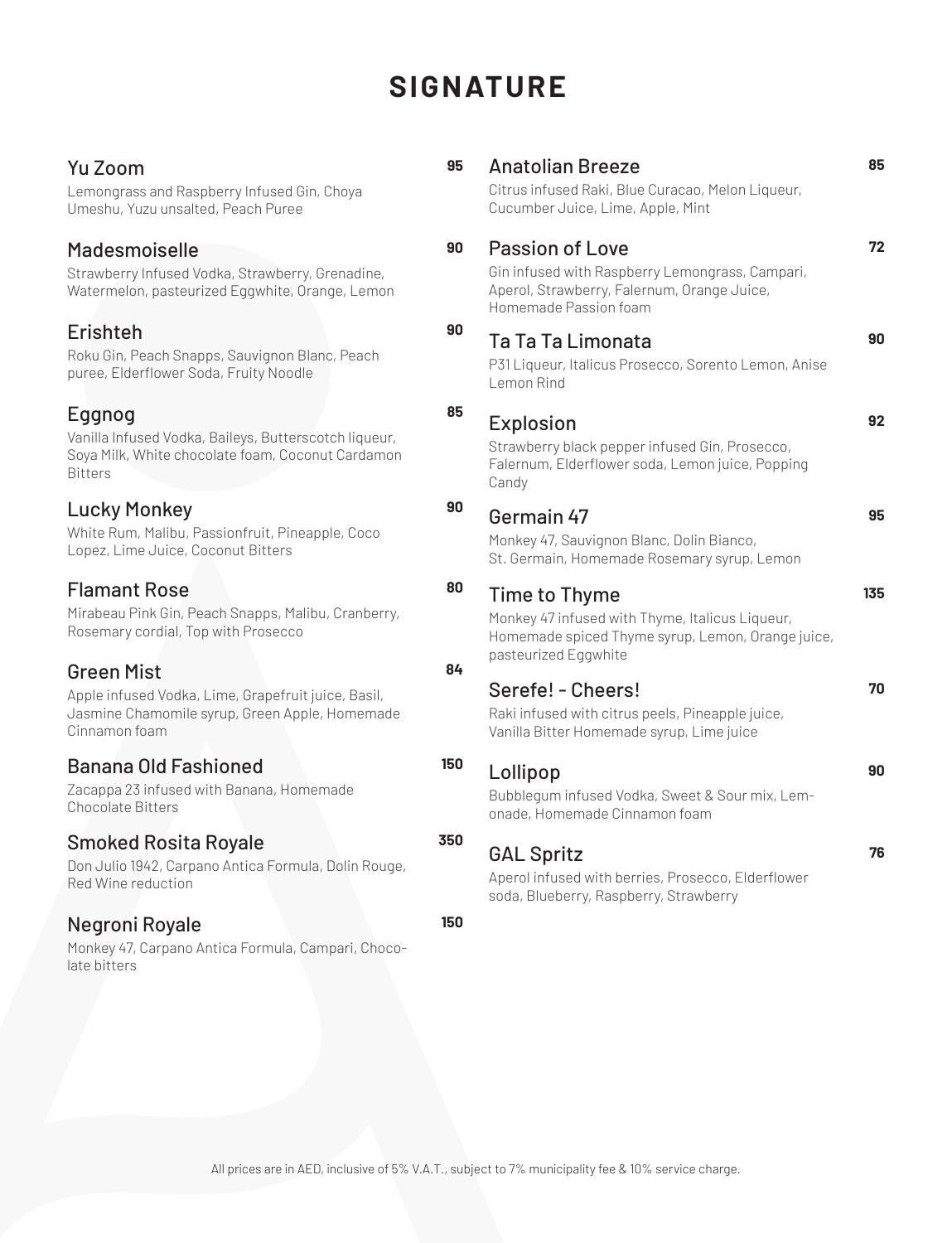# **MOCKTAIL**

| Jasmine Cooler<br>Fresh Cucumber, Chamomile syrup, Jasmine tea,<br>Ginger ale, Lemon juice | 42 | <b>Scarlet Sip</b><br>Fresh Raspberry, Hibiscus, Lime, Tonic water | 52 |
|--------------------------------------------------------------------------------------------|----|--------------------------------------------------------------------|----|
| <b>Passion Peach</b><br>Passionfruit, Peach puree, Banana, Green apple juice               | 46 | <b>Strawberry Slash</b><br>Fresh Strawberry, Lychee fruit, Yoghurt | 46 |
| <b>Green Detox</b><br>Celery, Apple, Ginger, Parsley                                       | 46 | Manzanita<br>Fresh Green Apple, Lemonade, Lime                     | 46 |

### **WATER / SOFT DRINK**

| Eira Water Small                  | 30 | Coca Cola                | 29 |
|-----------------------------------|----|--------------------------|----|
| Eira Water Large                  | 48 | Coca Cola Light          | 29 |
| <b>Eira Sparkling Water Small</b> | 30 | Coca Cola Zero           | 29 |
| Eira Sparkling Water Large        | 48 | Fanta                    | 29 |
| Perrier 330ml                     | 29 | Sprite                   | 29 |
| <b>Goldberg Ginger Beer</b>       | 29 | <b>Sprite Light</b>      | 29 |
| Goldberg Ginger Ale               | 29 | Redbull                  | 49 |
| Goldberg Soda                     | 29 | Tassoni Elderflower Soda | 29 |
| <b>Goldberg Tonic</b>             | 29 |                          |    |

# **FRESH JUICE**

| Orange Juice      | 42 Carrot Juice     | 42 |
|-------------------|---------------------|----|
| Pomegranate Juice | 42 Pineapple Juice  | 42 |
| Apple Juice       | 42 Grapefruit Juice | 42 |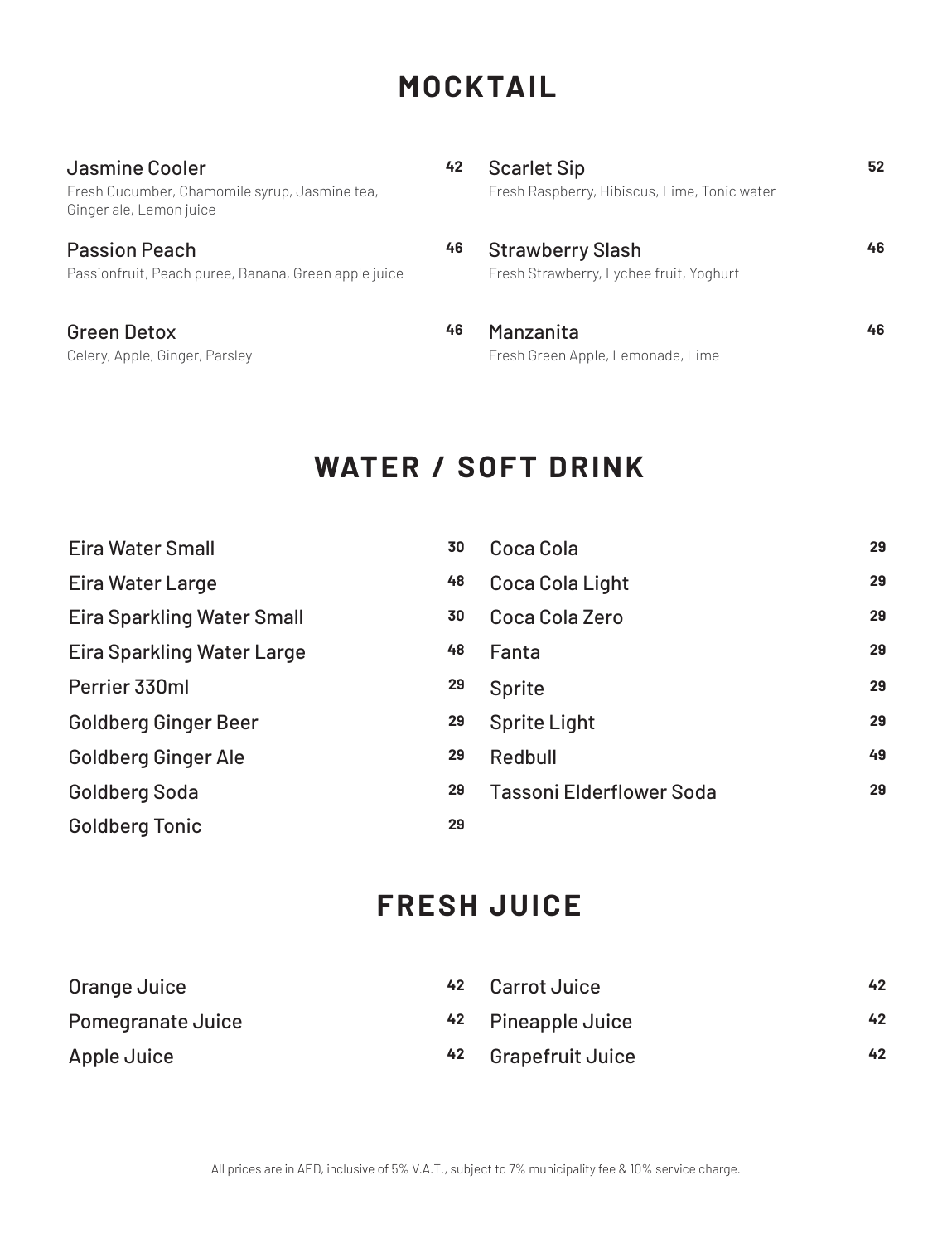# **BLENDED WHISKY**

|                            | 30ml | <b>Bottle</b> |                   | 30ml | <b>Bottle</b> |
|----------------------------|------|---------------|-------------------|------|---------------|
| J&B                        | 50   | 1000          | J.W. Black Label  | 67   | 1500          |
| Chivas Regal 12            | 66   | 1350          | J.W. Double Black | 74   | 1490          |
| Chivas Regal 18            | 132  | 2790          | J.W. Blue Label   | 255  | 5570          |
| <b>Chivas Royal Salute</b> | 220  | 4800          | J.W. King George  | 650  | 15000         |
| Chivas Regal 25            | 355  | 7500          |                   |      |               |

## **SINGLE MALT WHISKY**

|                       | 30ml | <b>Bottle</b> |                           | 30ml | <b>Bottle</b> |
|-----------------------|------|---------------|---------------------------|------|---------------|
| Talisker 10           | 62   | 1300          | Caol IIa 12               | 95   | 2300          |
| Glenlivet 12          | 62   | 1300          | Laphroaig 10              | 70   | 1600          |
| Glenfiddich 12        | 75   | 1690          | Lagavulin 16              | 162  | 3250          |
| Glenfiddich 15        | 105  | 2350          | Macallan 12               | 78   | 1800          |
| Glenfiddich 18        | 140  | 3150          | Macallan 15               | 158  | 3500          |
| Glenmorangie Original | 62   | 1300          | Macallan 18               | 252  | 5500          |
| Dalmore 12            | 96   | ۰             | <b>Macallan Reflexion</b> | 905  | 20600         |
| Oban 14               | 142  | 3200          |                           |      |               |

# **AMERICAN WHISKEY**

|                        | 30ml | <b>Bottle</b> |                  | 30ml | Bottle |
|------------------------|------|---------------|------------------|------|--------|
| <b>Bulleit Bourbon</b> | 55   | 1850          | Woodford Reserve | 60   | 1350   |
| Maker's Mark 46        | 58   |               | - Crown Royal    | 48   | $\sim$ |
| Jack Daniel's No.7     | 56   | 1140          |                  |      |        |

### **IRISH WHISKEY**

John Jameson **52 -**

*30ml Bottle*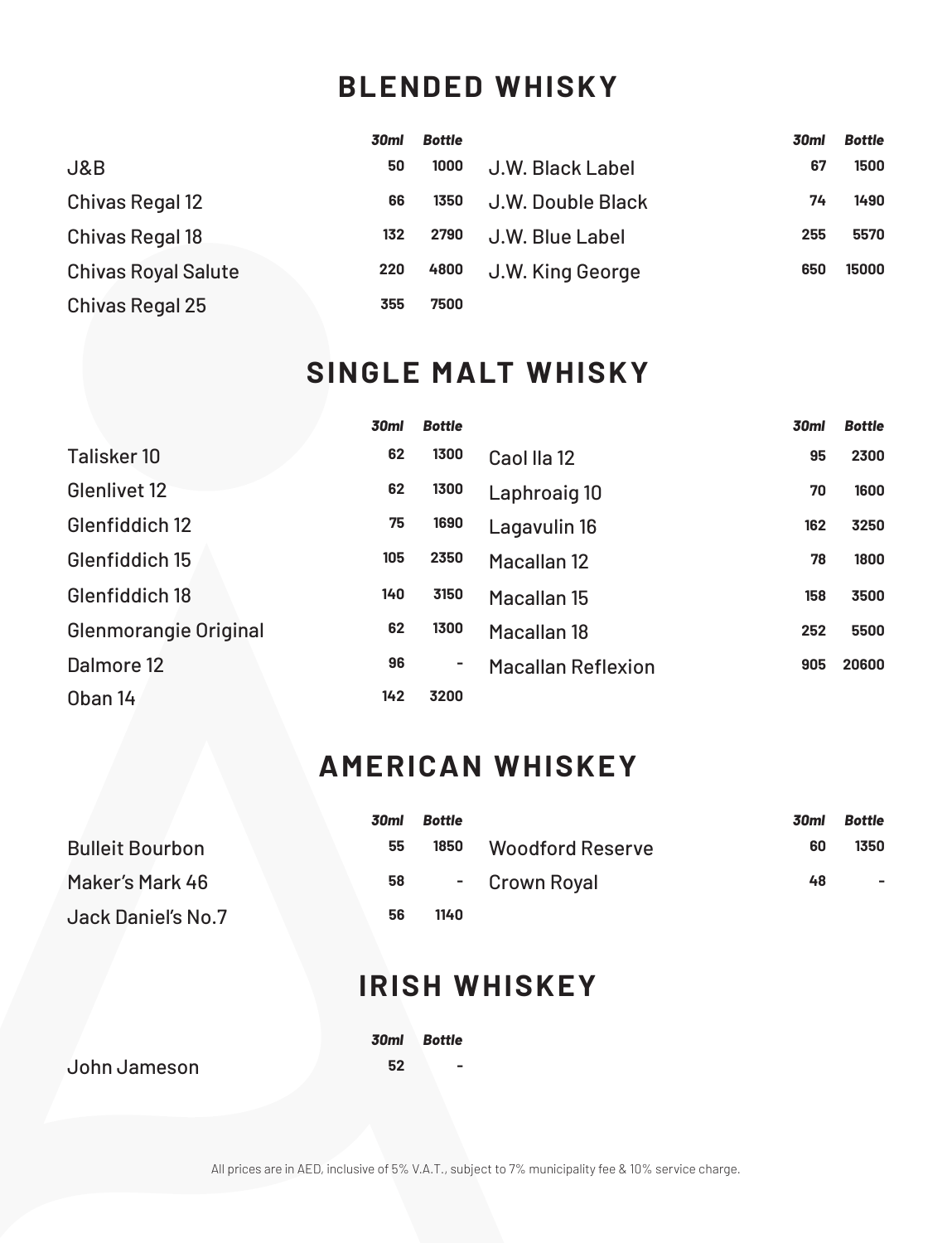# **JAPANESE WHISKEY**

|                   | 30ml | <b>Bottle</b> |                | 30ml | <b>Bottle</b> |
|-------------------|------|---------------|----------------|------|---------------|
| Nikka From Barrel | 75   |               | 1200 The Chita | 75   | 1800          |
| Nikka Tailored    | 140  | 3400          | Hibiki Harmony | 110  | 2400          |
| Yamazaki 12       | 170  | 3900          |                |      |               |

### **VODKA**

|                         | 30ml | <b>Bottle</b> |                          | 30ml | <b>Bottle</b> |
|-------------------------|------|---------------|--------------------------|------|---------------|
| Stolichnaya             | 45   | 950           | <b>Grey Goose</b>        | 65   | 1540          |
| Tito's                  | 46   | 950           | <b>Grey Goose Magnum</b> | ۰    | 3100          |
| <b>Ketel One</b>        | 52   | 990           | Beluga Nobel             | 74   | 1590          |
| <b>Belvedere</b>        | 65   | 1540          | Beluga Gold              | 145  | 3170          |
| <b>Belvedere Magnum</b> | ۰    | 3400          | Beluga Gold Magnum       | ۰    | 6500          |

# **TEQUILA**

|                        | 30ml | <b>Bottle</b> |                            | 30ml | <b>Bottle</b> |
|------------------------|------|---------------|----------------------------|------|---------------|
| <b>Patron Silver</b>   | 75   | 1490          | Clase Azul Reposado Magnum | ۰.   | 13300         |
| Patron Reposado        | 78   | 1740          | Don Julio Reposado         | 115  | 2790          |
| Patron Anejo           | 84   | 1840          | Don Julio Anejo            | 135  | 3300          |
| Patron XO Café         | 60   | 890           | Don Julio 1942             | 310  | 7600          |
| Se Busca Mezcal        | 70   | 1500          | Don Julio Real             | 415  | 10200         |
| Clase Azul Ultra Anejo | 3600 | 82000         | Don Julio 1942 Magnum      |      | 16900         |
| Clase Azul Reposado    | 260  | 5950          |                            |      |               |

### **GIN**

|                      | 30ml | <b>Bottle</b> |                     | 30ml | <b>Bottle</b> |
|----------------------|------|---------------|---------------------|------|---------------|
| <b>Tanqueray</b>     | 55   | 1100          | <b>Bulldog</b>      | 55   | ۰.            |
| Tangueray No.10      | 62   | 1250          | <b>The Botanist</b> | 84   | 1900          |
| Plymouth             | 52   | ٠             | <b>Gin Mare</b>     | 80   | 1600          |
| Hendrick's           | 64   | 1250          | Roku                | 60   | 1100          |
| Monkey 47            | 94   | 1300          | <b>Bloom</b>        | 60   | 1200          |
| <b>Mirabeau Pink</b> | 60   | ۰             |                     |      |               |

All prices are in AED, inclusive of 5% V.A.T., subject to 7% municipality fee & 10% service charge.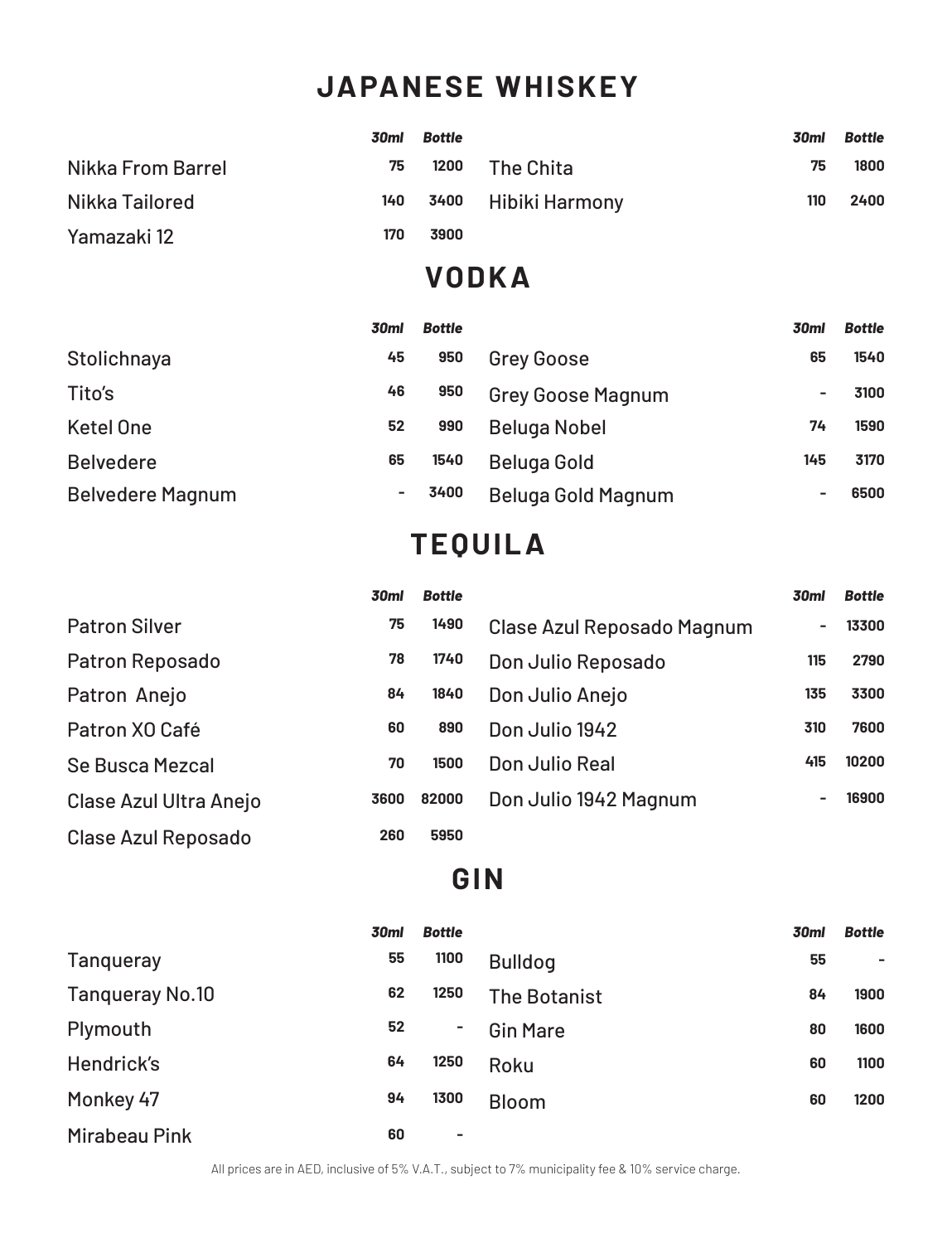# **RUM**

|                            | 30ml | <b>Bottle</b> |                     | 30ml | <b>Bottle</b> |
|----------------------------|------|---------------|---------------------|------|---------------|
| Bacardi Carta Blanca       | 50   | 1000          | Havana Club Añejo 7 | 56   | 1300          |
| Bacardi Oakheart           | 50   | 1100          | Zacapa 23           | 82   | 1800          |
| Captain Morgan Black Label | 46   | $\sim 100$    | Zacapa XO           | 154  | 2800          |
| Havana Club Añejo 3        | 52   | 1100          | Cachaca 51          | 42   | 900           |

### **BEER**

| <b>Efes</b> |                          |     | - 55 Asahi  | $\sim$ 10 $\,$ | 55 |
|-------------|--------------------------|-----|-------------|----------------|----|
| Hoegaarden  |                          |     | - 55 Corona | $\sim$         | 55 |
| Peroni      | $\overline{\phantom{a}}$ | -55 |             |                |    |

# **RAKI / OUZO**

|           |  | 30ml Bottle |             |    | 30ml Bottle |
|-----------|--|-------------|-------------|----|-------------|
| Yeni Raki |  |             | 950 Ouzo 12 | 46 | 850         |

### **VERMOUTH**

| <b>Dolin Bianco</b> |  | - Dolin Rosso    |    | $\overline{\phantom{a}}$ |
|---------------------|--|------------------|----|--------------------------|
| Dolin Extra Dry     |  | - Antica Formula | 60 | $\overline{\phantom{a}}$ |

# **COGNAC / ARMAGNAC**

|                            | <b>30ml</b> | <b>Bottle</b> |                               | 30ml | Bottle |
|----------------------------|-------------|---------------|-------------------------------|------|--------|
| Armagnac Castarede VSOP 10 | 78          |               | - Hennessy XO                 | 168  | 3800   |
| <b>Hennessy VS</b>         | 62          | 1350          | Courvoisier XO                | 162  | $\sim$ |
| <b>Hennessy VSOP</b>       | 86          | 1850          | <b>Remy Martin Louis XIII</b> | 2950 | 68000  |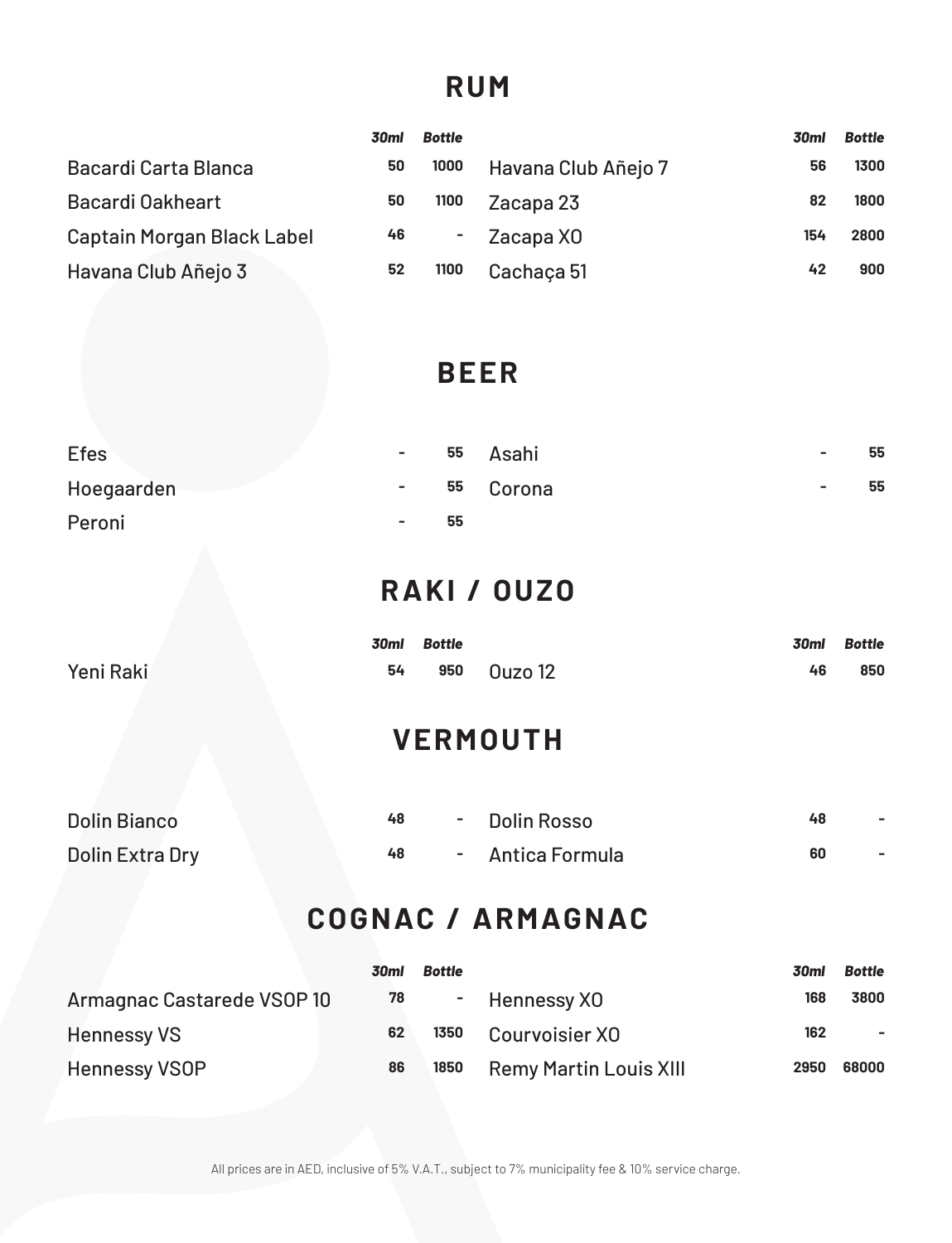# **LIQUEUR**

|                         | 30ml | <b>Bottle</b>  |                                 | <b>30ml</b> | <b>Bottle</b>            |
|-------------------------|------|----------------|---------------------------------|-------------|--------------------------|
| Aperol                  | 42   | $\blacksquare$ | <b>Dom Benedictine</b>          | 65          |                          |
| <b>Grand Marnier</b>    | 45   | ۰.             | <b>St. Germaine Elderflower</b> | 75          |                          |
| Pimms No.1 Cup          | 38   | ۰              | Ramazotti                       | 52          | 1000                     |
| Campari                 | 42   | ۰              | <b>Ricard</b>                   | 48          | 1020                     |
| <b>Archers</b>          | 42   | ۰              | Pernod                          | 48          | 1020                     |
| Chambord                | 47   | ۰              | Amaretto                        | 48          | $\overline{\phantom{a}}$ |
| <b>Green Chartreuse</b> | 58   | ۰.             | <b>Cherry Heering</b>           | 48          | 1100                     |
| Sambuca Molinari        | 42   | ۰.             | <b>Fernet Branca</b>            | 44          | $\overline{\phantom{a}}$ |
| Absinthe 72.5%          | 48   | 980            | Limoncello                      | 52          | 1100                     |
| <b>Drambuie</b>         | 38   | ۰              | <b>Skinnos</b>                  | 45          |                          |
| Malibu                  | 48   | ۳              | Frangelico                      | 45          | 900                      |
| Bailey's                | 44   | ۰.             | Jägermeister                    | 44          | 890                      |
| Galliano                | 45   | $\blacksquare$ | Midori                          | 50          | 900                      |
| Kahlua                  | 44   |                |                                 |             |                          |

# **GRAPPA / PISCO**

|                   | 30ml | Bottle |                         | 30ml | Bottle |
|-------------------|------|--------|-------------------------|------|--------|
| <b>Pisco 1615</b> | 46   |        | - Gaja & Rey Chardonnay | 130  | 1550   |
| Grappa Tremontis  | 52   | $\sim$ |                         |      |        |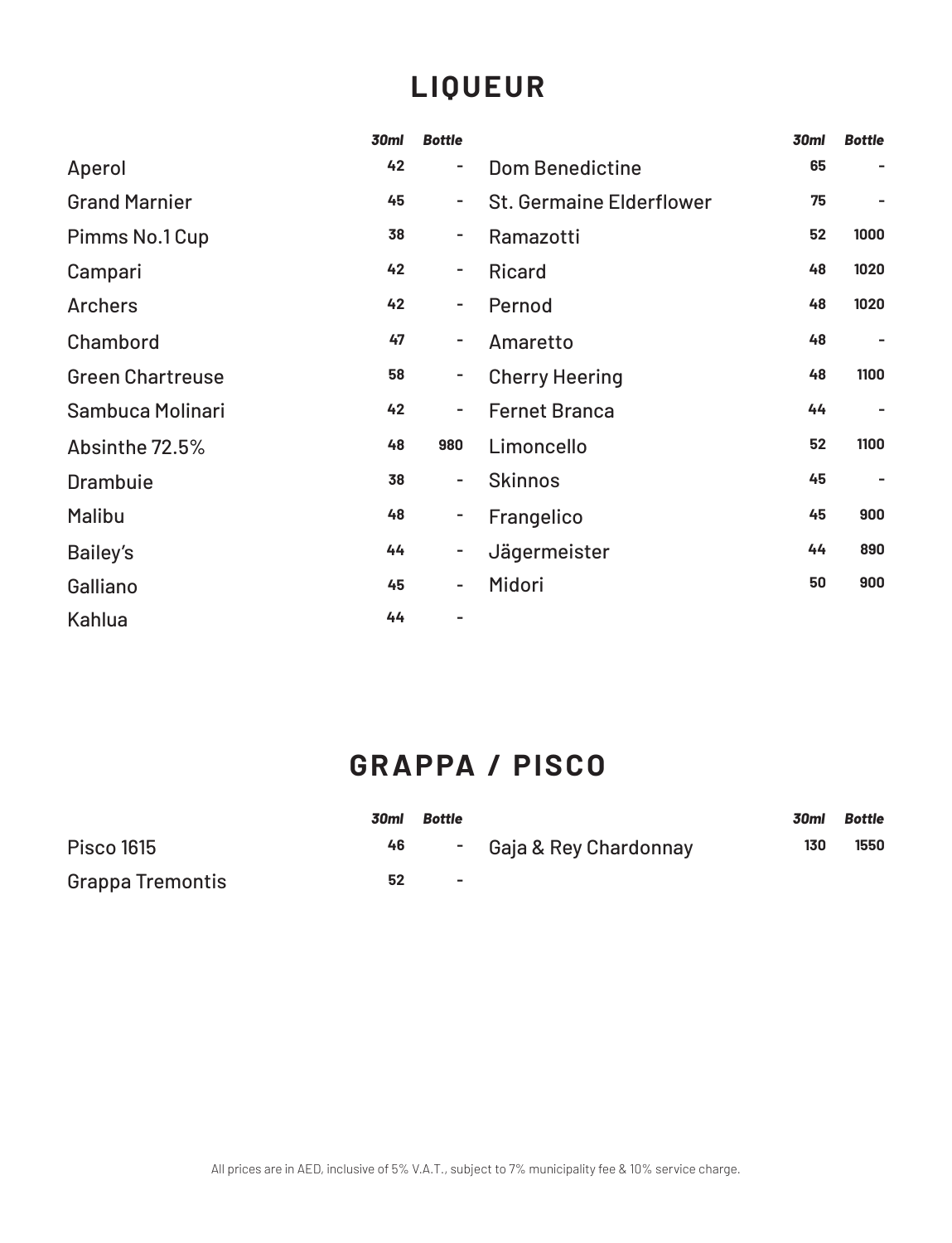# **TEA SELECTION**

| <b>Turkish Tea</b> | 19 | Jasmine Tea | 26 |
|--------------------|----|-------------|----|
| Camomile Tea       | 24 | Mint Tea    | 28 |
| Iced Matcha Tea    | 52 | Ginger Tea  | 28 |
| <b>Earl Grey</b>   | 24 | Green Tea   | 24 |

# **COFFEE**

| <b>Espresso</b>           | 26 | <b>Turkish Coffee</b> | 26 |
|---------------------------|----|-----------------------|----|
| Double Espresso           | 34 | <b>Selfie Latte</b>   | 36 |
| Espresso Lungo            | 26 | Iced Cappuccino       | 36 |
| <b>Espresso Macchiato</b> | 28 | <b>Iced Latte</b>     | 36 |
| Americano                 | 34 | Iced Americano        | 35 |
| Cappuccino                | 35 |                       |    |

# **SHISHA**

| Al Fakher - Strawberry       | 295 | Nakhla - Peach Mint       | 295 |
|------------------------------|-----|---------------------------|-----|
| Al Fakher - Vanilla          | 295 | Cinnapuff                 | 395 |
| Al Fakher - Cappuccino       | 295 | We are GAL                | 395 |
| Al Fakher - Double Apple     | 295 | <b>Starbuzz Blue Mist</b> | 395 |
| Al Fakher - Blueberry Mint   | 295 | Reflexion                 | 550 |
| Al Fakher - Sweet Melon Mint | 295 | Headshot                  | 550 |
| Al Fakher - Grape Mint       | 295 | Dark Side                 | 550 |
| Nakhla - Peach               | 295 | Love 66                   | 550 |
| Nakhla - Double Apple        | 295 | 24K Gold Shisha           | 750 |